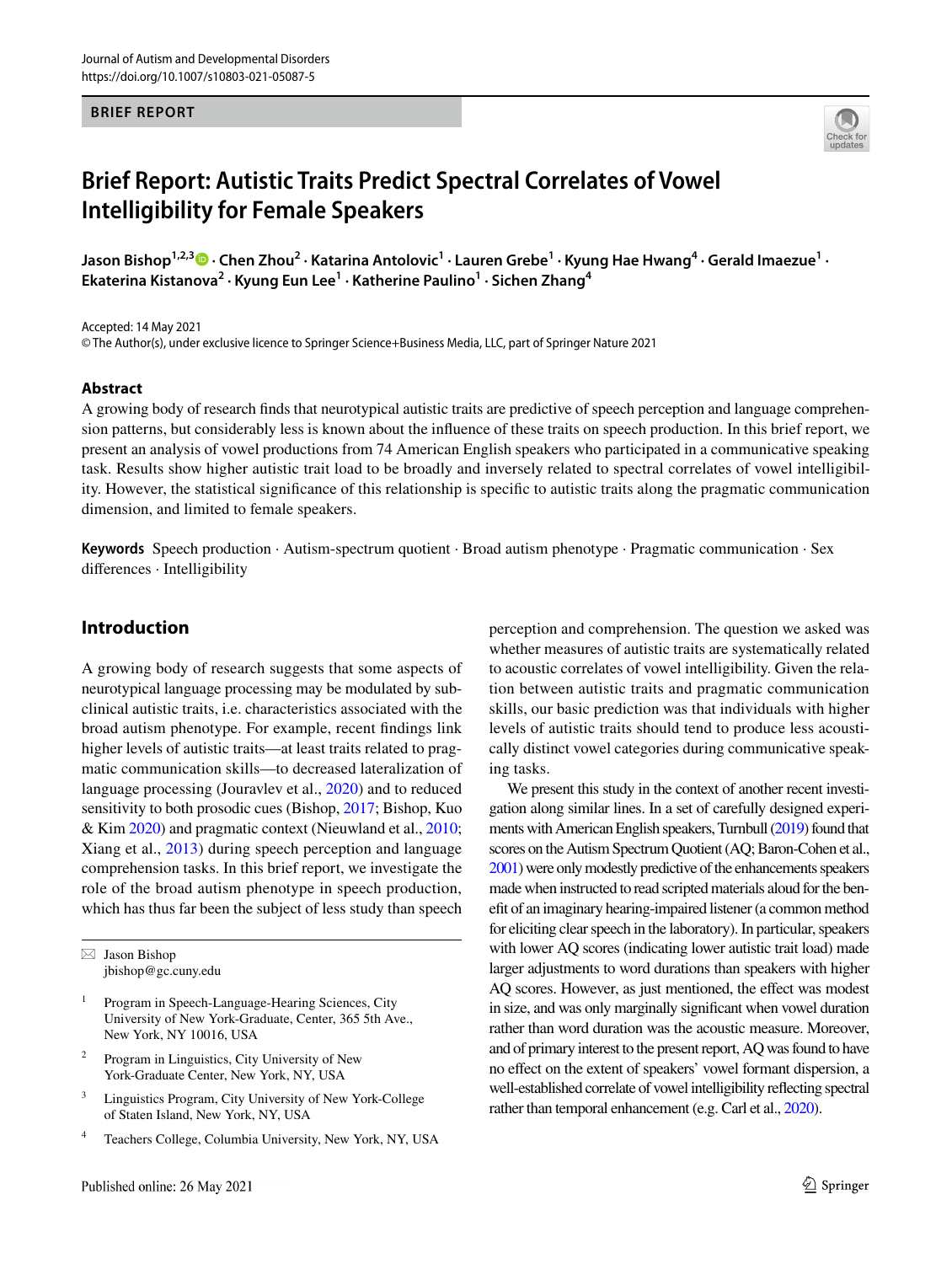<span id="page-1-0"></span>

| <b>Table 1</b> Carrier sentences<br>used to elicit targets in the four<br>conditions based on prosodic<br>position and ordering relative to<br>filler items | Prosodic position/order       | Carrier sentence                                                             |
|-------------------------------------------------------------------------------------------------------------------------------------------------------------|-------------------------------|------------------------------------------------------------------------------|
|                                                                                                                                                             | Phrase initial/target-filler: | <b>Target</b> is the first word, and Filler is the second word               |
|                                                                                                                                                             | Phrase final/target-filler:   | The first word is <b>Target</b> and the second word is Filler                |
|                                                                                                                                                             | Phrase-initial/filler-target: | [Filler] is the first word, and <b>[Target]</b> is the second word           |
|                                                                                                                                                             | Phrase final/filler-target:   | The first word is ____[Filler]____, and the second word is ____[Target]_____ |

There are a few reasons to suspect that Turnbull's fndings may have underestimated the relationship between autistic trait load and acoustic correlates of intelligibility in vowel production, and we sought to address these in the experiment below. First, if autistic traits infuence acoustic correlates of vowel intelligibility, we assumed this would be most apparent for speech produced in communicative, socially-interactive situations. Therefore, although the speech we sampled was produced in a laboratory setting using read materials, it was elicited from speakers in a communicative task involving an actual listener. Second, we assumed that autistic traits related specifcally to pragmatic communication skills would be the ones most relevant to the speech phenomenon in question. We therefore predicted that measures intended to estimate these traits specifcally—such as the Communication subscale of the AQ and the Pragmatic Language subscale of the Broad Autism Phenotype Questionnaire (BAPQ; Hurley et al., [2007\)](#page-5-8)—would have a stronger relationship with vowel production than their respective composite measures. Third, some previous work has found speaker sex to modulate the efects of autistic trait load on speech production (e.g. Yu, [2016\)](#page-5-9), although the underlying mechanisms are not yet understood and the number of studies remains quite small. We therefore collected speech samples from a group of native English speakers well-balanced for sex, and from an overall larger number of speakers than tested in Turnbull's [\(2019\)](#page-5-5) investigation. Finally, in assessing the acoustic properties of speakers' vowel productions, we also controlled for aspects of prosodic context, such as accentuation and prosodic phrase position, both of which infuence the articulation of speech segments in relevant ways (Keating, [2006\)](#page-5-10). Thus, while our study is not, strictly speaking, a follow-up to Turnbull's (for example, we do not carry out a direct comparison between communicative and non-communicative speech styles, nor test lexical variables that Turnbull tested), we took a second look at the role that neurotypical autistic traits might play in the acoustic realization of vowel categories.

# **Methods**

## **Stimuli**

Materials were chosen for a speech production experiment intended to explore the distinctiveness of speakers' vowel categories in a two-dimensional acoustic space (based on the frequencies of the frst and second formants). To this end, two sets of English CVC wordforms (difering in terms of surrounding consonantal context) were chosen to elicit the peripheral vowels /ɑ, ɛ, i, u/: *hod*, *head*, *heed*, *who'd* and *pot*, *bet*, *beat*, *boot*. The vowel /ɛ/ was chosen to represent the lower left corner of the vowel space in order to avoid confounding dialect-related variation involving words with /æ/ (Becker & Wong, [2010](#page-5-11)). In addition to these 8 CVC target words, the materials also included (a) 8 CVC wordforms intended to probe the acoustic properties of /s/ and (b) 28 unrelated fller CVC wordforms, neither of which are discussed further. All CVC wordforms were to be produced by participants in carrier sentences that were designed to control for certain prosodic properties as follows. First, to control for prosodic prominence (i.e. sentence stress), and more specifcally to ensure that all CVC words would be emphatically stressed, target words were read in carrier sentences that contrasted the target CVC word with a fller CVC word. Second, the utterance position and the relative ordering of the target and fller word in each utterance were varied to control for prosodic efects related to utterance/phrase position, and were made to occur either early or late in a prosodic phrase. The carrier sentences and the four resulting prosodic conditions are shown in Table [1.](#page-1-0) Two repetitions of a pseudo-randomized list based on these four conditions resulted in 64 vowel samples per speaker (4 vowels $\times$ 2 consonantal contexts $\times$ 2 phrase positions $\times$ 2 targetfiller orderings $\times$ 2 repetitions). These 64 vowel samples would be used to derive 16 vowel spaces (two for each prosodic condition), described further below.

#### **Participants**

Participants were 74 (36 male/38 female) monolingual speakers of American English from metropolitan New York City, drawn from a university population (mean age=21.8 years; s.d. = 3.7; range =  $18-38$ ). All speakers confrmed that they had no known history of a speech, hearing or communication disorder and all were nominally compensated for their time.

## **Procedure**

#### **Production Task**

Participants served as speakers in a production task that involved a communicative elicitation of the experimental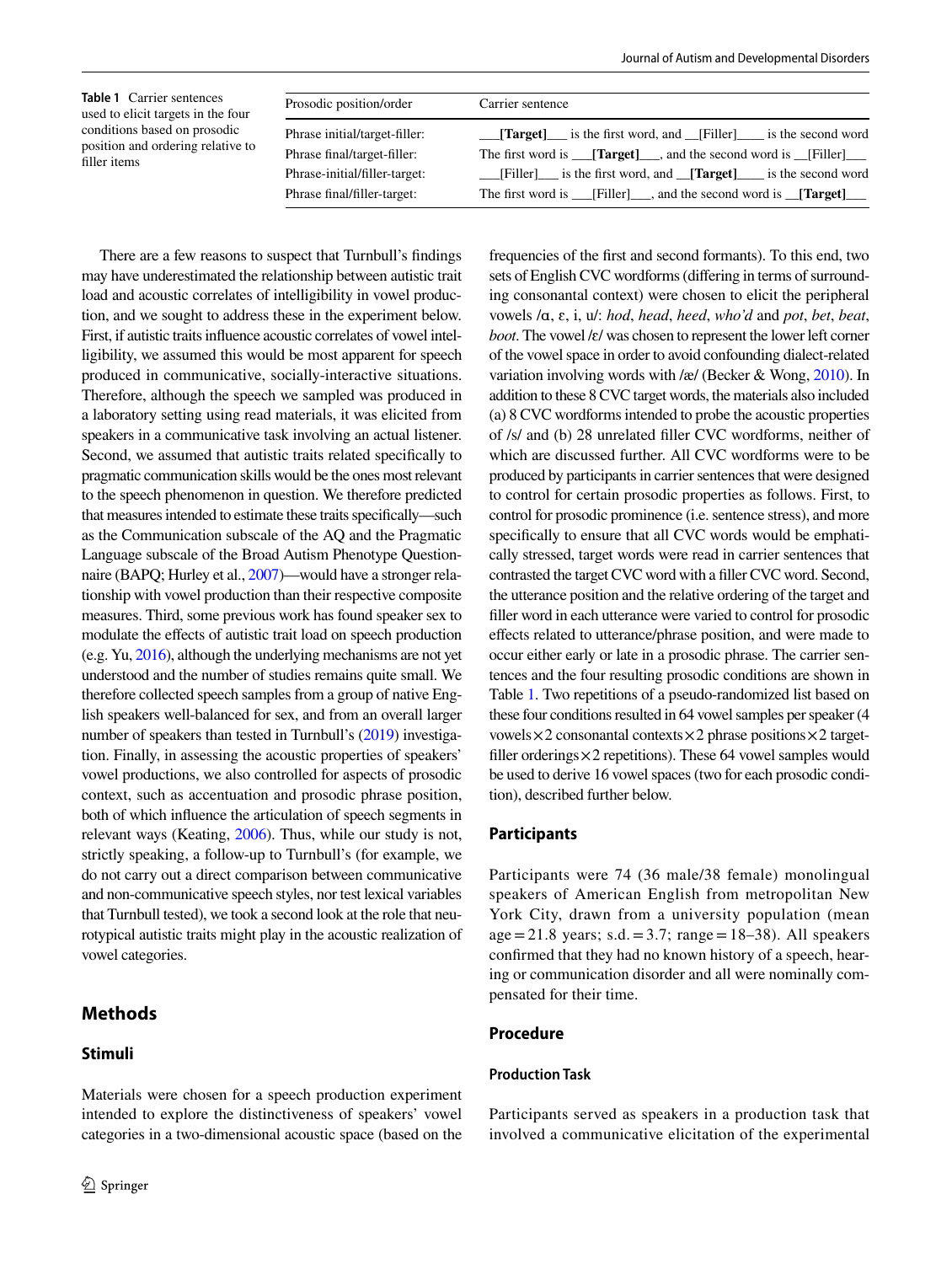<span id="page-2-0"></span>

| Table 2 Descriptive statistics<br>related to autistic trait profiles |      | AQ    |         | AO-Comm |         | <b>BAPO</b> |         | BAPQ-PragLang |         |
|----------------------------------------------------------------------|------|-------|---------|---------|---------|-------------|---------|---------------|---------|
| for the participants in terms                                        |      | Males | Females | Males   | Females | Males       | Females | Males         | Females |
| of composite scores (AQ and<br>BAPQ) and their respective            | Mean | 111.8 | 108.3   | 19.5    | 18.5    | 100.3       | 101.9   | 32.1          | 32      |
| pragmatic/communication                                              | SD   | 9.8   | 15.2    | 3.8     |         | 19.2        | 22      | 8.1           | 7.6     |
| subscale scores (AQ-Comm and                                         | Min  | 93    | 78      | 12      | 10      | 40          | 64      | 12            | 19      |
| BAPQ-PragLang)                                                       | Max  | 129   | 146     | 27      | 32      | 133         | 155     | 47            | 49      |

materials described above. Recordings took place in a sound-attenuating audiological booth, with participants situated in front of a computer screen that presented the target and fller words. The experiment was blocked by carrier sentence, which (being short and simple) was memorized by participants and did not appear on the screen. Rather than simply producing these utterances aloud, the participants were asked to produce them for the beneft a listener (a research assistant in the study) who, sitting behind a curtain in the sound booth, would write down the target and filler CVCs in each sentence produced. After each sentence, the research assistant would then confrm comprehension to the speaker by replying with "got it." Participants' productions were recorded using a head-mounted Shure SM-10A microphone at a 41.1 kHz sampling rate and stored as *wav* fles for later acoustic analysis, described below. Following the speech production task, participants also completed two questionnaires designed to estimate autistic trait load in neurotypical adults: the AQ (Baron-Cohen et al., [2001;](#page-5-6) Likert scoring of items was used) and the Broad Autism Phenotype Questionnaire (BAPQ; Hurley et al., [2007](#page-5-8)).

#### **Acoustic Analysis**

Formant measurements were taken at the midpoint of the vowel in target CVCs automatically by a script in Praat (Boersma & Weenink, [2020\)](#page-5-12). Inspection of all formant values outside of two standard deviations of vowel-specifc means (for each sex) was then carried out, with manual corrections made where clear formant tracking errors had occurred. From these productions, 16 quadrilateral vowel spaces were then derived based on the (bark-transformed) F1 and F2 values of  $/\alpha$ ,  $\varepsilon$ , i,  $u$ . These vowel spaces—not the individual vowels—were the primary unit of analysis, and were the basis for calculating two common acoustic correlates of vowel intelligibility: *vowel space area* (the geometric area of the vowel quadrilateral in an  $F1 \times F2$  space) and *vowel dispersion* (the mean Euclidean distance of each of the four peripheral vowels from the center of the vowel space, defned by the mean F1 and F2 of all four vowels). However, because these two measures were highly correlated, and especially because models of them were equivalent in terms of predictors, direction of efects and signifcance levels, we limit our discussion to vowel space area.

## **Results**

Descriptive statistics related to the AQ, the BAPQ, and their respective pragmatic/communication-related subscales are shown in Table [2,](#page-2-0) separately for male and female speakers. The relationships these measures have with each other and with vowel space area are shown in the correlation matrix in Table [3,](#page-3-0) also separately for each sex. As can be seen in the correlation matrix, and as predicted, autistic traits were broadly and inversely related to vowel space area, indicating the tendency for speakers with higher autistic trait load to produce more compact spaces (and thus less acoustically distinct vowel categories). However, the relationship was stronger for female speakers and strongest when the measure of autistic traits was a communication-related subscale, in this case BAPQ-PragLang (illustrated in Fig. [1\)](#page-3-1), to which the signifcant efects were limited.

Given that BAPQ-PragLang was the only measure signifcantly correlated with vowel space area, this was the relationship we tested further in a more rigorous statistical model. In particular, mixed-efects linear regression was used to predict vowel space area based on the following fixed-effect factors (with contrast coding for binary variables and continuous variables centered on their means): CVC context (h\_d wordforms or bilabial\_alveolar wordforms); prosodic position (phrase-initial or phrase-fnal); self-declared speaker sex (male or female); and BAPQ-PragLang scores. Based on the above patterns, a crucial fxed-efects term was also included for the interaction between sex and BAPQ-PragLang. Finally, the model included random intercepts and by-participant slopes for each fxed-efects factor. The results of the model are shown in Table [4](#page-4-0); the significant interaction between sex and BAPQ-PragLang scores (and the non-signifcant simple efect for BAPQ-PragLang) confrm that higher BAPQ-PragLang scores were in fact associated with smaller vowel spaces for female speakers only. Larger vowel space areas were also associated with the h\_d consonant context,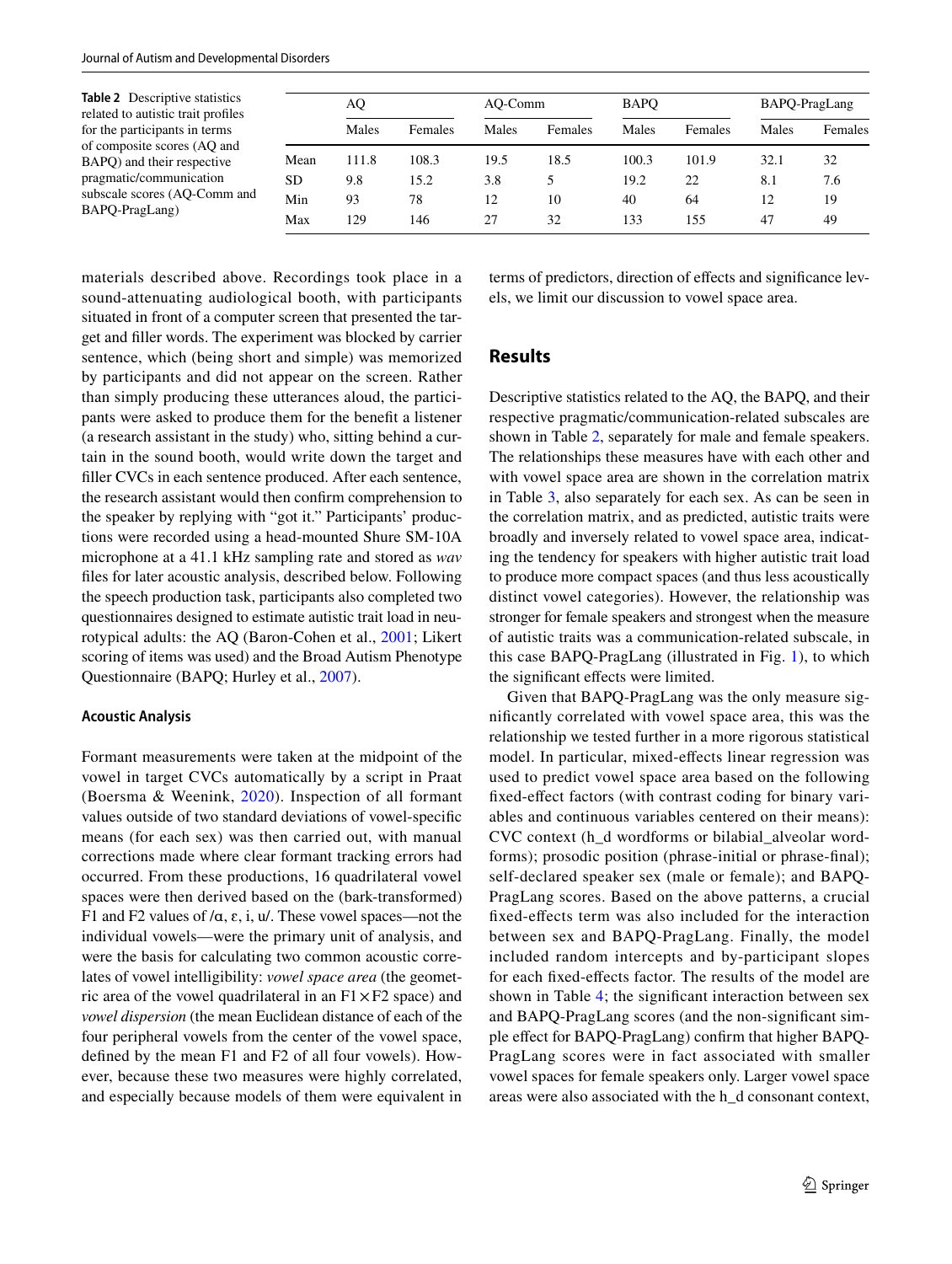<span id="page-3-0"></span>**Table 3** Pearson correlation matrix for measures of autistic traits and vowel space area, with coefficients for males on the left and those for females on the right of each cell

| AO-Comm |                | <b>BAPO</b>    |                  |                | BAPQ-PragLang  |                | V-space area   |                       |  |
|---------|----------------|----------------|------------------|----------------|----------------|----------------|----------------|-----------------------|--|
| AQ      | 0.681<br>$***$ | 0.826<br>$***$ | 0.428<br>$* *$   | 0.808<br>$***$ | 0.435<br>$* *$ | 0.673<br>$***$ | $-0.131$<br>ns | $-0.284$<br>$\bullet$ |  |
|         | AO-Comm        |                | 0.364<br>$\star$ | 0.735<br>$***$ | 0.515<br>$* *$ | 0.732<br>$***$ | $-0.152$<br>ns | $-0.295$<br>٠         |  |
|         |                |                | <b>BAPO</b>      |                | 0.811<br>***   | 0.780<br>$***$ | $-0.116$<br>ns | $-0.310$<br>$\cdot$   |  |
|         |                |                |                  |                | BAPQ-PragLang  |                | $-0.077$<br>ns | $-0.545$<br>$***$     |  |

 $\degree$ p < 0.05

 $\cdot p < 0.1$ 

ns  $p > 0.1$ 

<span id="page-3-1"></span>**Fig. 1** Scatterplot-histograms showing the relationship between vowel space area and scores on the Pragmatic Language subscale of the Broad Autism Phenotype Questionnaire (BAPQ-PragLang) for male and female speakers



the phrase-initial prosodic position, and female sex—all expected patterns.<sup>[1](#page-3-2)</sup>

While our primary interest was in spectral correlates of vowel intelligibility, it is possible that some temporal correlates may also be associated with BAPQ-PragLang, as pointed out to us by an anonymous reviewer. Important to remember is that longer acoustic duration can result from a number of diferent articulatory maneuvers, not all of which involve reaching more extreme articulatory targets (e.g. Edwards et al., [1992](#page-5-13)). Recall also that Turnbull ([2019](#page-5-5)) found higher autistic trait load (as measured by composite AQ scores) to be signifcantly associated with shorter word durations in careful/communicative speech, but not shorter or less dispersed vowels (see also discussion of duration and speech rate in Yu, [2016\)](#page-5-9). Nonetheless, Patel et al. ([2020\)](#page-5-14) recently found global speech rate to distinguish neurotypical speakers from those with clinically-diagnosed autism, the latter producing slower speech. Indeed, they also report tentative evidence that unafected parents of individuals with autism spectrum disorder—especially mothers with features of the broad autism phenotype—produced slower speech than controls. Thus, slower speech may characterize the broader autism phenotype, but in sex-specifc ways. We therefore explored whether vowel durations had signifcant predictive power in the model of vowel space area presented above. Durations of vowels in all test words were extracted and mean

<span id="page-3-2"></span><sup>1</sup> However, studies have often found utterance/phrase-initial position to have unreliable efects on articulatory targets for vowels (e.g. Cho & Keating, [2009\)](#page-5-15). One possibility is that the efect for phrase position here refects our speakers' interpreting utterance-initial target words as the focused element in a focus-topic construction; such contrasts in information structure have been shown to infuence articulatory dynamics independent of prosodic structure (Mücke & Grice, [2014](#page-5-16)). An interesting question that we leave for future research is whether autistic trait load might predict the robustness with which neurotypical speakers encode information structure in fne-grained articulatory or acoustic measures. (See Krüger et al., [2018](#page-5-17) for relevant fndings from speakers drawn from the clinical population).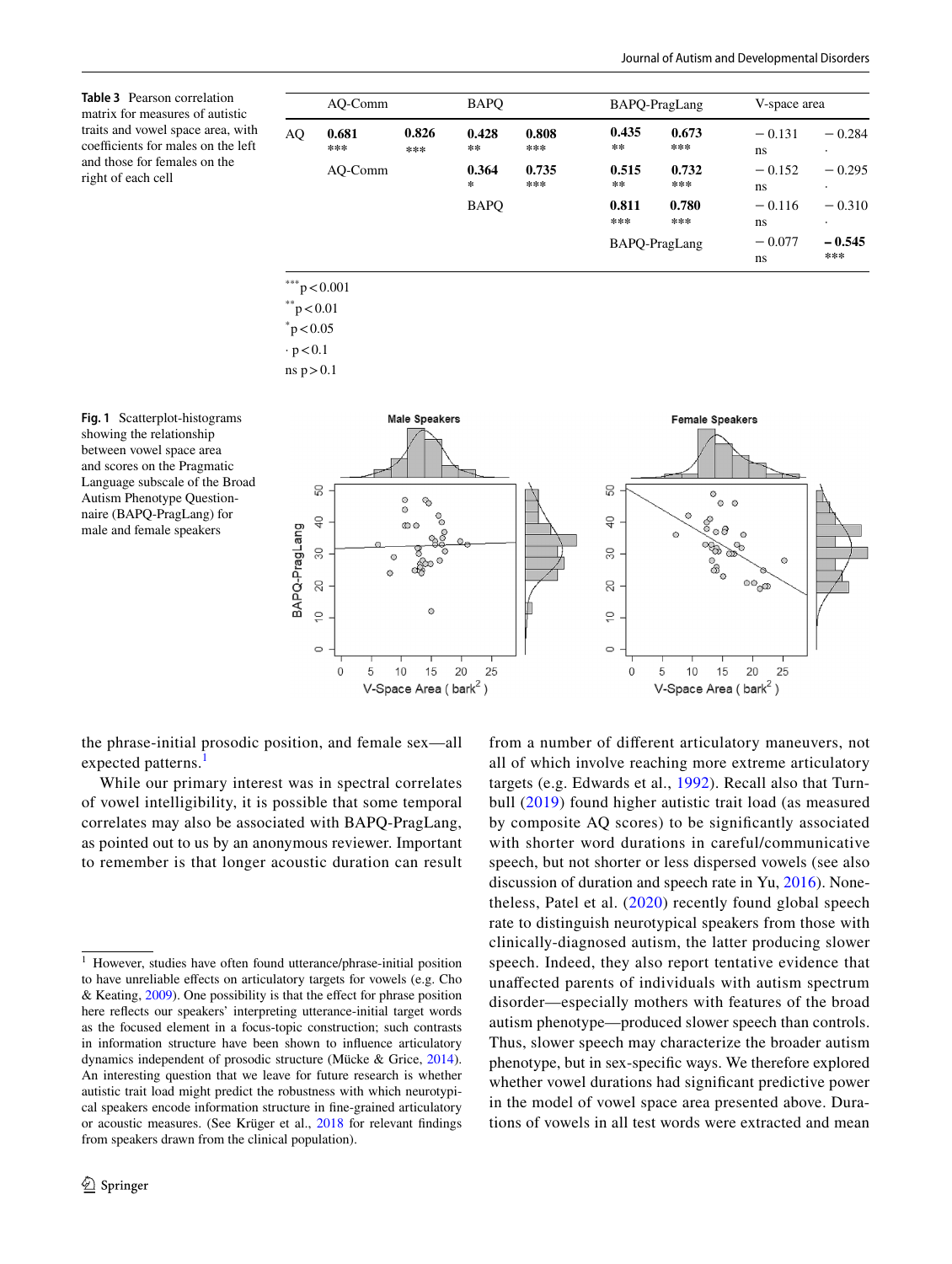<span id="page-4-0"></span>**Table 4** Results for fxed-efects factors in the regression model used to predict vowel space area

|                                     | Estimate  | Std. error | df    | t-value | p-value |
|-------------------------------------|-----------|------------|-------|---------|---------|
| (Intercept)                         | $-1.0230$ | 0.533      | 35.77 | $-1.92$ | < 0.1   |
| Consonantal context (h d)           | 0.6709    | 0.160      | 73.05 | 4.19    | < 0.001 |
| Phrase position (final)             | $-0.5287$ | 0.210      | 73.27 | $-2.52$ | < 0.05  |
| Sex (female)                        | 1.8191    | 0.740      | 69.76 | 2.46    | < 0.05  |
| BAPO-PragLang                       | $-0.0313$ | 0.065      | 31.73 | $-0.48$ | > 0.1   |
| $Sex (female) \times BAPO-PragLang$ | $-0.2255$ | 0.095      | 64.71 | $-2.37$ | < 0.05  |

Parentheses show the non-default contrast for each factor

vowel duration was calculated for each speaker. In fact, we found these durations to have somewhat diferent relationships with BAPQ-PragLang depending on the speaker's sex; vowel duration and BAPQ-PragLang were positively and significantly correlated for male speakers  $(r = 0.36)$ ,  $p < 0.05$ ) but negatively and only marginally for female speakers  $(r=-0.30, p<0.1)$ . However, these temporal differences were not signifcantly predictive of vowel space area size; adding a simple efect for vowel duration in the model presented above did not improve its ft to the data as determined by a log-likelihood ratio test ( $\chi$  = 3.527,  $p > 0.1$ ). Moreover, nested models that tested a two-way interaction between vowel duration and BAPQ-PragLang  $(\chi = 0.391, p > 0.1)$  and a three-way interaction between vowel duration, BAPQ-PragLang and sex ( $\chi$  = 0.5203,  $p > 0.1$ ) showed similar non-improvements. Thus, there appear to be some possibly interesting sex-specifc temporal diferences associated with autistic traits along the pragmatic communication dimension, but these temporal diferences are not closely linked to the spectral ones that are of primary interest here.

# **Discussion**

As described in the introduction, a number of studies have linked autistic trait load to language processing in neurotypical populations, but relatively little is known about how the broad autism phenotype appears in speech production patterns. Here we tested the simple hypothesis that individuals with a higher autistic trait load would produce less intelligible speech, with speech intelligibility being operationalized as well-established spectral measures of vowel distinctiveness. We noted that Turnbull [\(2019\)](#page-5-5) found higher composite scores on the AQ to be associated with weaker enhancements to careful speech in the temporal domain (word durations, though not vowel durations) but not the spectral domain (vowel dispersion). The present fndings suggest that reliable spectral effects can be detected, but are likely dependent on at least two crucial factors: the presence of communicative goals (a property of the speaking context) and autistic trait load along the pragmatic communication dimension (a property of the individual speaker). Moreover, the importance of these factors appears to be limited to female speakers, a pattern that has been reported in other recent studies of speech production (Yu, [2016\)](#page-5-9). Given the large number of diferences across a small number of relevant studies, we do not think it is currently possible to posit a mechanism for this apparent sex diference, although there are some avenues that should be considered in future research. For example, our fndings may support the notion of a female-specifc phenotype for autism that is characterized, in part, by stronger deficits in pragmatic/communicative language use (e.g. Frazier et al., [2014\)](#page-5-18). Another possibility is more artifactual (and not mutually exclusive): due to gender-related diferences in "camouflaging" (e.g. Lai et al., [2015](#page-5-19)), scores on self-report measures like the BAPQ and the AQ may be artifcially low for some female participants, such that mid-to-high scores on such measures actually indicate high-to-very high "true" autistic trait load. What does seem clear, however, is that there is much work to be done if we are to understand the implications of the broad autism phenotype for adult neurotypical speech patterns, and this work will likely need to take possible sex (and/or gender) diferences into account.

**Acknowledgments** The authors are grateful to Samantha Randazzo, Boram Kim, Alexandra Dia, Krissy Dellecave, and Maha Elcharfa for technical assistance with the study.

**Author Contributions** JB carried out collection of speech samples and JB and CZ carried out the main statistical analyses. All authors contributed to the study conception, design, the acoustic analysis, manuscript preparation and approval of fnal version.

**Funding** This study was supported in part by funding from Traditional Grant #63281-00-51 from the Professional Staff Congress of the City University of New York to the frst author.

## **Declarations**

**Conflict of interest** The authors declare that they have no conficts of interest to disclose.